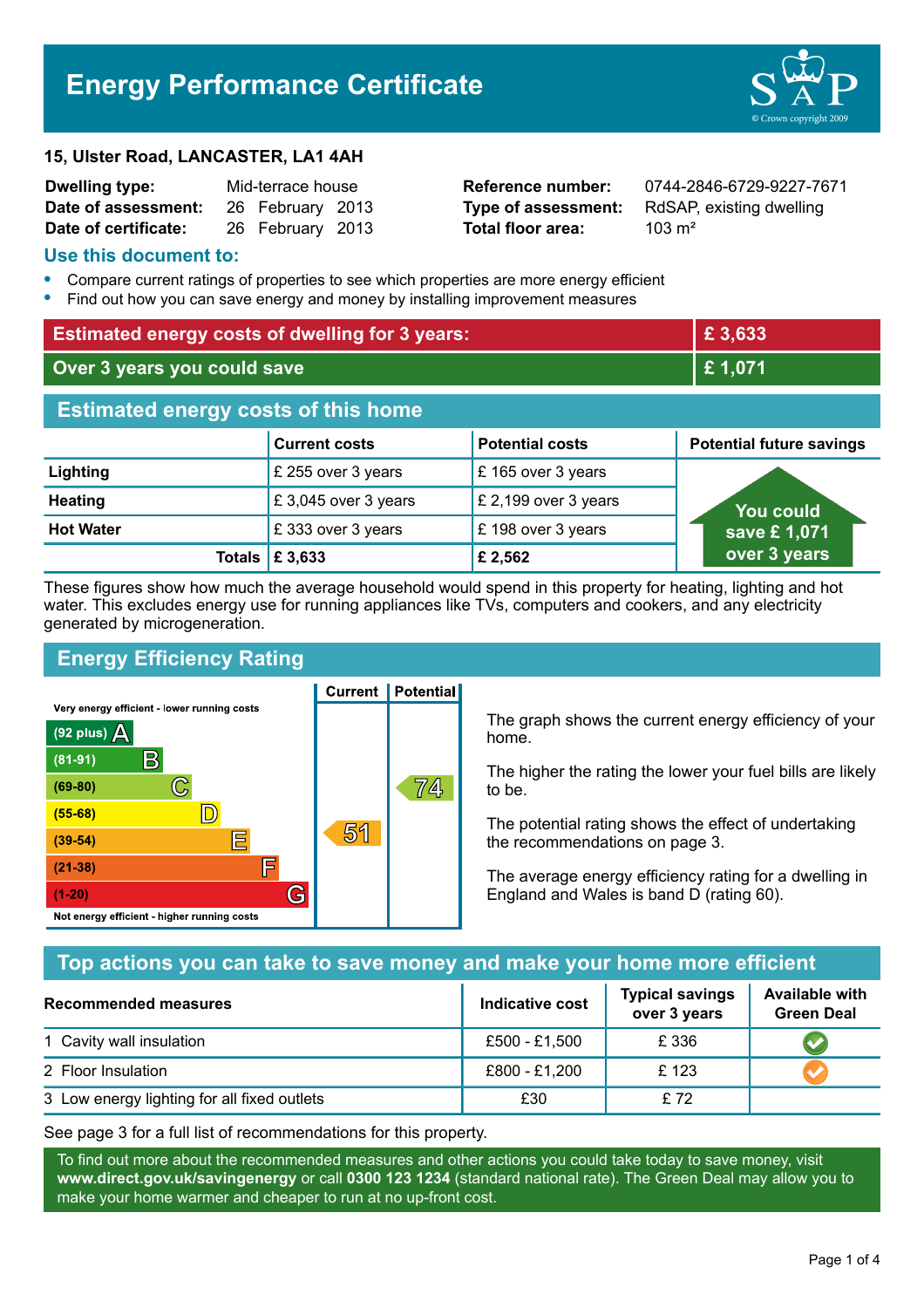### 15, Ulster Road, LANCASTER, LA1 4AH 26 February 2013 RRN: 0744-2846-6729-9227-7671

**Energy Performance Certificate**

| <b>Element</b>        | <b>Description</b>                                  | <b>Energy Efficiency</b> |
|-----------------------|-----------------------------------------------------|--------------------------|
| Walls                 | Cavity wall, as built, no insulation (assumed)      | ★☆☆☆☆                    |
|                       | Cavity wall, as built, partial insulation (assumed) | ★★★☆☆                    |
| Roof                  | Pitched, no insulation (assumed)                    | ★☆☆☆☆                    |
|                       | Pitched, limited insulation (assumed)               | ★★☆☆☆                    |
|                       | Roof room(s), limited insulation (assumed)          | ★★★☆☆                    |
| Floor                 | Suspended, no insulation (assumed)                  |                          |
|                       | Solid, no insulation (assumed)                      |                          |
| <b>Windows</b>        | Mostly double glazing                               | ★★★☆☆                    |
| Main heating          | Boiler and radiators, mains gas                     | ★★★★☆                    |
| Main heating controls | Programmer, TRVs and bypass                         | ★★★☆☆                    |
| Secondary heating     | Room heaters, electric                              |                          |
| Hot water             | From main system                                    | ★★★★☆                    |
| Lighting              | Low energy lighting in 45% of fixed outlets         | ★★★★☆                    |

#### **Summary of this home's energy performance related features**

Current primary energy use per square metre of floor area: 290 kWh/m² per year

The assessment does not take into consideration the physical condition of any element. 'Assumed' means that the insulation could not be inspected and an assumption has been made in the methodology based on age and type of construction.

See addendum on the last page relating to items in the table above.

#### **Low and zero carbon energy sources**

Low and zero carbon energy sources are sources of energy that release either very little or no carbon dioxide into the atmosphere when they are used. Installing these sources may help reduce energy bills as well as cutting carbon. There are none provided for this home.

## **Opportunity to benefit from a Green Deal on this property**

The Green Deal may enable owners and occupiers to make improvements to their property to make it more energy efficient. Under a Green Deal, the cost of the improvements is repaid over time via a credit agreement. Repayments are made through a charge added to the electricity bill for the property. To see which improvements are recommended for this property, please turn to page 3. You can choose which improvements you want to install and ask for a quote from an authorised Green Deal provider. They will organise installation by an authorised Green Deal installer. If you move home, the responsibility for paying the Green Deal charge under the credit agreement passes to the new electricity bill payer.

For householders in receipt of income-related benefits, additional help may be available.

To find out more, visit **www.direct.gov.uk/savingenergy** or call **0300 123 1234**.

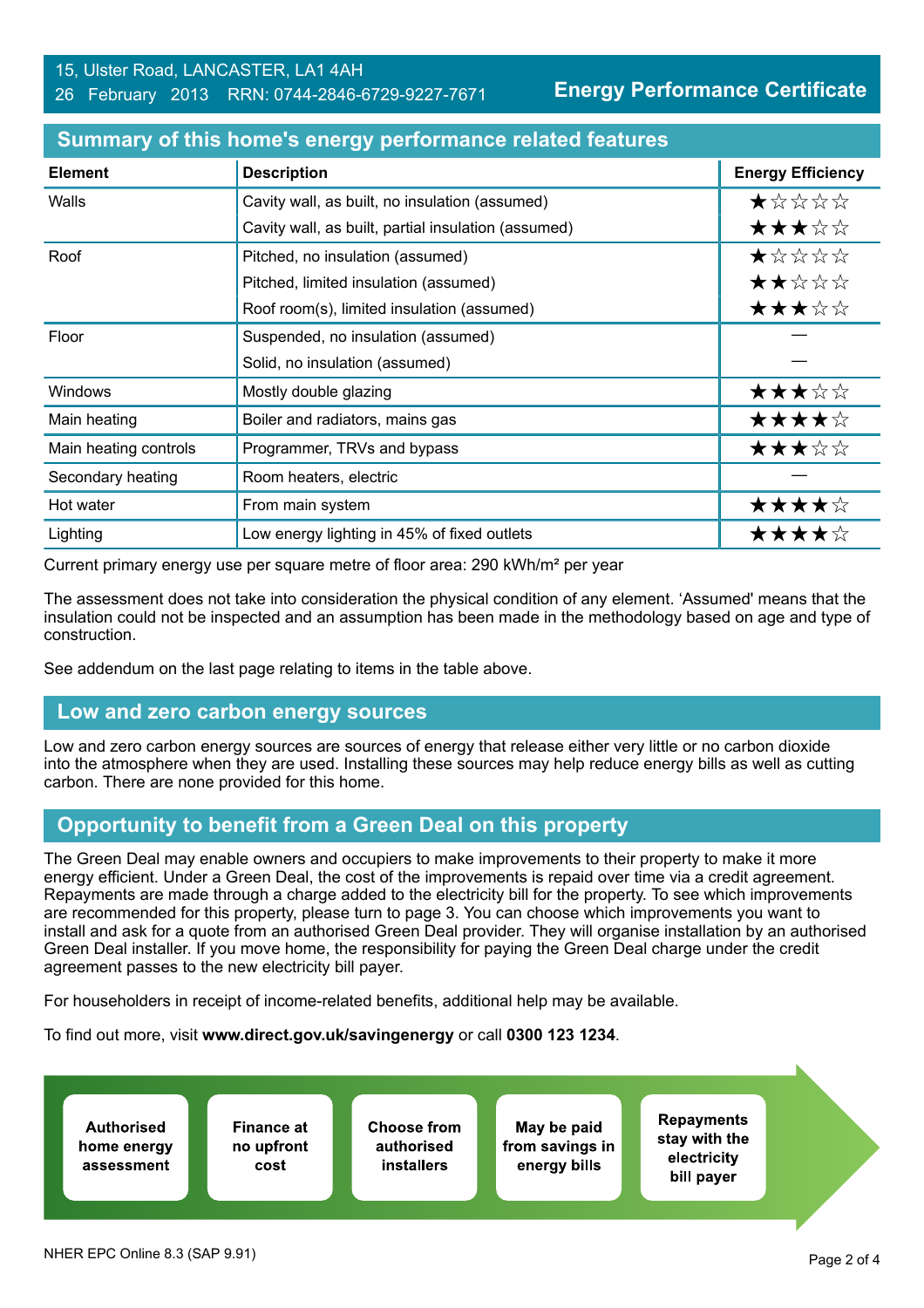#### 15, Ulster Road, LANCASTER, LA1 4AH 26 February 2013 RRN: 0744-2846-6729-9227-7671

## **Recommendations**

The measures below will improve the energy performance of your dwelling. The performance ratings after improvements listed below are cumulative; that is, they assume the improvements have been installed in the order that they appear in the table. Further information about the recommended measures and other simple actions you could take today to save money is available at **www.direct.gov.uk/savingenergy**. Before installing measures, you should make sure you have secured the appropriate permissions, where necessary. Such permissions might include permission from your landlord (if you are a tenant) or approval under Building Regulations for certain types of work.

Measures with a green tick  $\bullet$  are likely to be fully financed through the Green Deal since the cost of the measures should be covered by the energy they save. Additional support may be available for homes where solid wall insulation is recommended. If you want to take up measures with an orange tick  $\bullet$ , be aware you may need to contribute some payment up-front.

| <b>Recommended measures</b>                  | <b>Typical savings</b><br><b>Indicative cost</b><br>per year |       | <b>Rating after</b><br><b>improvement</b> | <b>Green Deal</b><br>finance |
|----------------------------------------------|--------------------------------------------------------------|-------|-------------------------------------------|------------------------------|
| Cavity wall insulation                       | £500 - £1,500                                                | £ 112 | <b>D56</b>                                |                              |
| <b>Floor Insulation</b>                      | £800 - £1,200                                                | £41   | <b>D57</b>                                |                              |
| Low energy lighting for all fixed outlets    | £30                                                          | £ 24  | <b>D58</b>                                |                              |
| Heating controls (room thermostat)           | £350 - £450                                                  | £43   | <b>D60</b>                                |                              |
| Replace boiler with new condensing<br>boiler | £2,200 - £3,000                                              | £ 111 | <b>D65</b>                                |                              |
| Solar water heating                          | £4,000 - £6,000                                              | £ 25  | <b>D66</b>                                |                              |
| Solar photovoltaic panels, 2.5 kWp           | £9,000 - £14,000                                             | £ 217 | C74                                       |                              |

## **Alternative measures**

There are alternative measures below which you could also consider for your home.

- **•** External insulation with cavity wall insulation
- **•** Air or ground source heat pump
- **•** Micro CHP

## **Choosing the right package**

Visit **www.epcadviser.direct.gov.uk**, our online tool which uses information from this EPC to show you how to save money on your fuel bills. You can use this tool to personalise your Green Deal package. **Public services all in one place** part of the place of the place of the place

| <b>Green Deal package</b>          | <b>Typical annual savings</b> |
|------------------------------------|-------------------------------|
| Cavity wall insulation             | Total savings of £112         |
| Electricity/gas/other fuel savings | £25/£87/£0                    |



You could finance this package of measures under the Green Deal. It could **save you £112 a year** in energy costs, based on typical energy use. Some or all of this saving would be recouped through the charge on your bill.